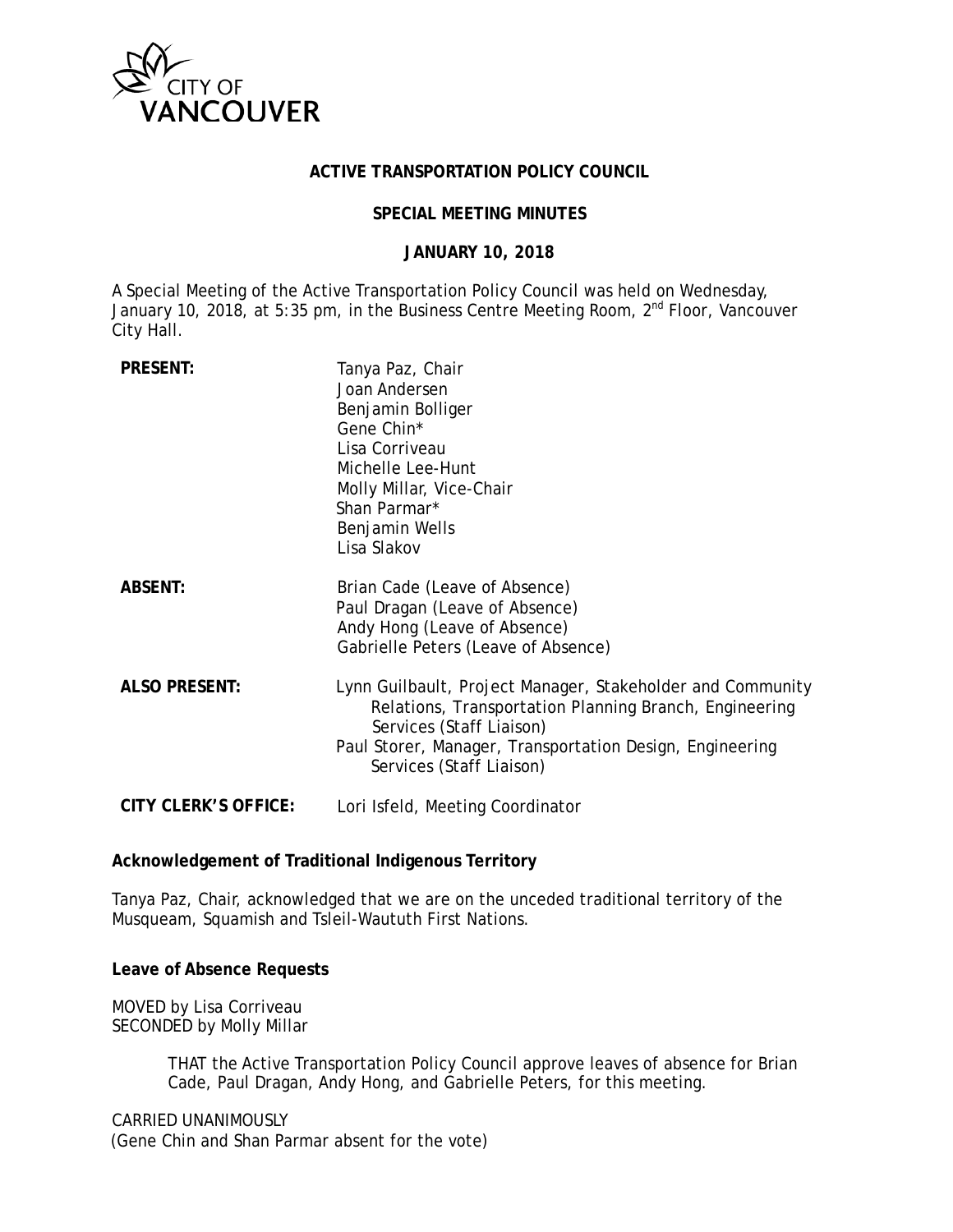The Chair noted that Thea Franke had resigned from the Policy Council and that she'd thanked Thea for her service.

# **1. Payment-in-Lieu Parking Program**

MOVED by Tanya Paz SECONDED by Benjamin Bolliger

## **WHEREAS**

- 1. In residential and commercial buildings, the City of Vancouver will accept an amount of money in lieu of the requirement to provide a certain number of parking spaces known as Payment-in-Lieu (PIL);
- 2. The cost of a PIL parking space (Parking Bylaw 6059, Section 4, Schedule A) has not been updated recently and construction costs have increased significantly; and
- 3. The City of Vancouver's Transportation 2040 Plan is intended to encourage fewer privately-owned vehicles in the city.

# THEREFORE BE IT RESOLVED

THAT the Active Transportation Policy Council recommends to City Council that the City of Vancouver:

- 1. Update the cost of a PIL space and ensure the cost is updated annually in line with construction costs; and
- 2. Expand the current geographical boundary for waiving parking requirements for commercial or residential payment-in-lieu relief.

CARRIED UNANIMOUSLY (Gene Chin absent for the vote)

# **2. Northeast False Creek Plan**

MOVED by Benjamin Bolliger SECONDED by Molly Millar

#### WHEREAS

1. The City of Vancouver is engaged in a full-scale redevelopment of Northeast False Creek that will see a major increase in the number of residential units in the area, including social housing and a new street network. This redevelopment is an opportunity to improve the needs of active transportation users and thus increase the active transportation and transit mode shares within the city to align with Transportation 2040 Plan goals;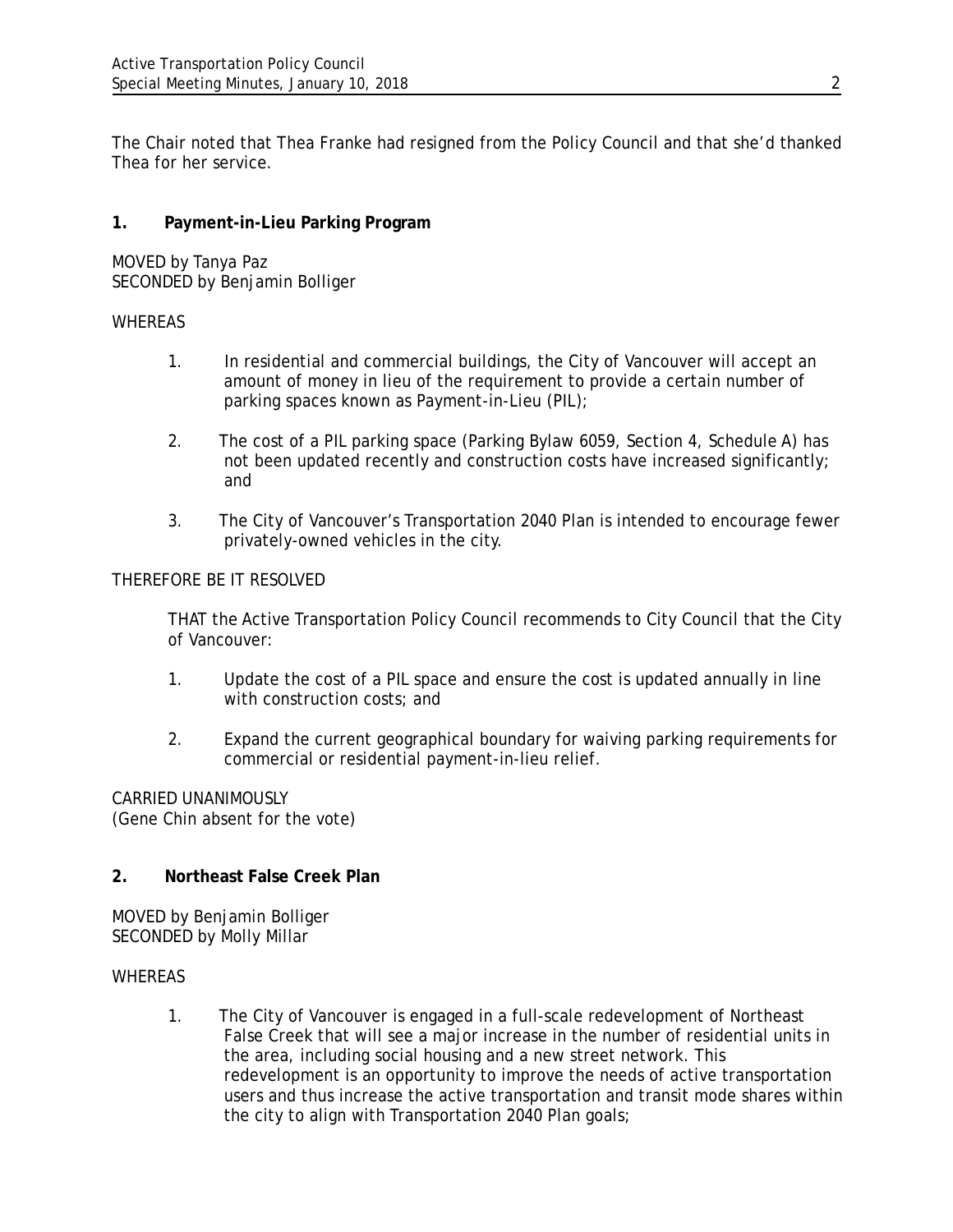- 2. One of the objectives of the Northeast False Creek street network is to be accessible, significantly improving the public realm through initiatives such as adequate sidewalks and curb ramps, to accommodate pedestrians and those with additional mobility considerations (wheelchairs, walkers, strollers, etc.), space for patios, and protected bicycle facilities, while creating a street network which is less expensive to maintain. Also, the provincial government has a vision to make BC a truly inclusive province by 2024 by:
	- Providing people of all abilities with the opportunity to participate fully in their communities;
	- Challenging our attitudes and beliefs about disabilities; and
	- Recognizing the value and contributions that people with disabilities make to our workplaces, communities and economy;
- 3. Northeast False Creek is in close proximity to rapid transit lines and various active transportation facilities such as the Seaside Greenway, the Union/Adanac bike route, Beatty, Dunsmuir, Ontario, and the future Pacific Boulevard/Great Street;
- 4. There is no maximum number of private vehicle parking spaces for multi-unit dwellings in the City of Vancouver;
- 5. The Active Transportation Policy Council is encouraged that the City of Vancouver will forgo a minimum parking requirement for vehicles in residential buildings in Northeast False Creek – except for the provision of vehicle parking for persons with disabilities, visitors, pick-up and drop-off, and car share vehicles;
- 6. The standards and bylaws for safe, accessible, bicycle parking in new residential units is not up to date;
- 7. The Mobility Pricing Independent Commission is currently evaluating models of decongestion pricing to reduce single ownership vehicle use on our roadways (and reflect more accurately the overall cost of driving), while hopefully providing funds for public transit and active transportation, and making those modes safer and more efficient; and
- 8. The City of Vancouver is experiencing a housing crisis and unbundling residential units from parking spots can reduce the cost of residential housing units and better accommodate residents who wish to use active transportation.

# THEREFORE BE IT RESOLVED

THAT the Active Transportation Policy Council recommends to City Council that the City of Vancouver:

1. Ensures that the principles of the modal hierarchy, as committed to in the Transportation 2040 Plan, are implemented in a meaningful way, by placing the needs and safety of active transportation users first, with the most vulnerable users at the top, and by de-prioritizing private vehicle ownership;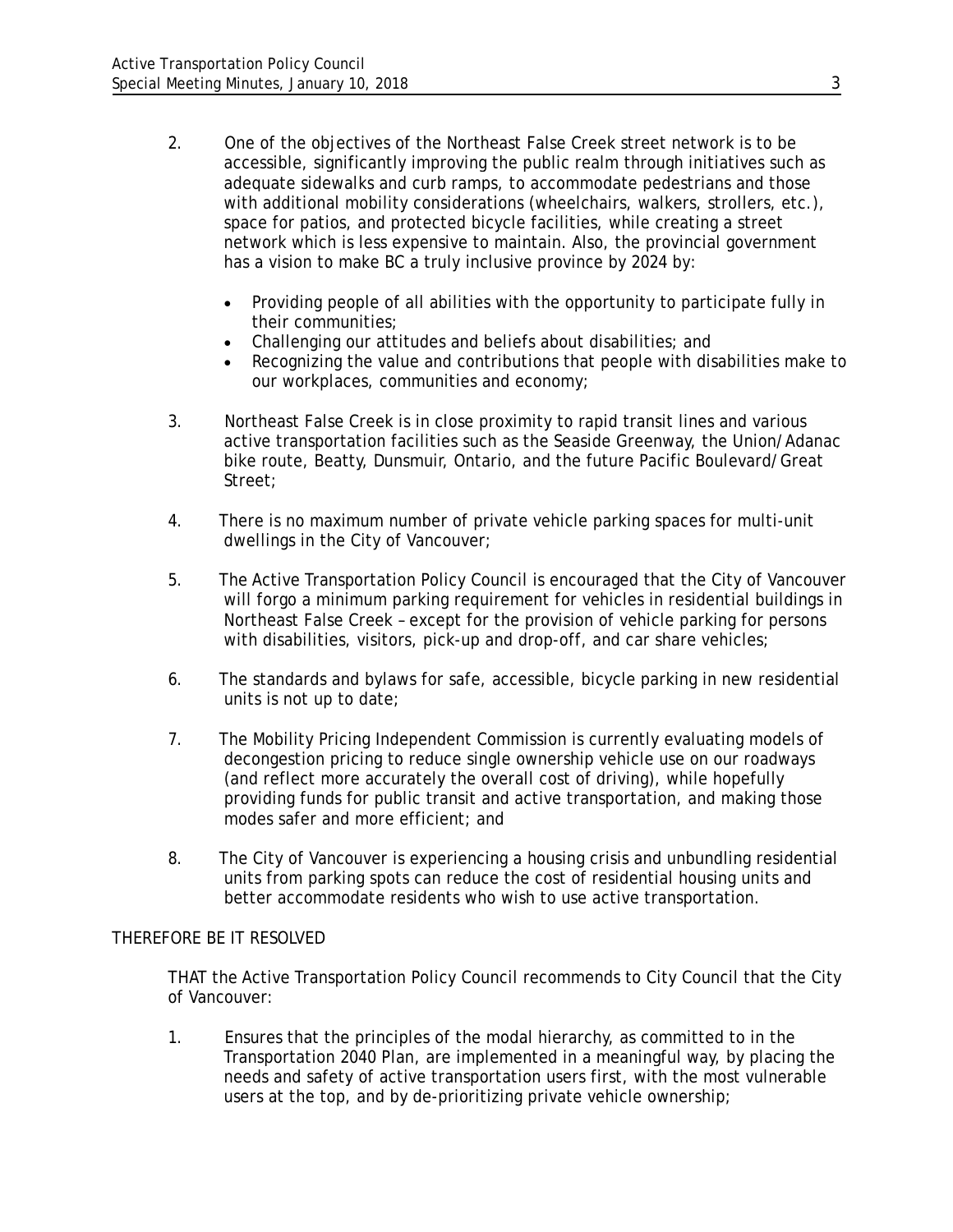- 2. Ensures that the Northeast False Creek Plan adheres to the best accessible design standards, enabling individuals using all modes of active transportation to enjoy the significant public realm improvements safely and conveniently;
- 3. Institutes a maximum residential parking standard, capping the number of parking spots in all new residential builds, while also creating an incentive for developers to reduce further the number of parking spots to lower than the maximum;
- 4. Requires that parking spots be unbundled (sold separately) from any new residential units;
- 5. Enacts a bylaw that would create safe, easily accessible, and convenient bike parking in residential units which would require mandatory bicycle storage minimums per bedroom and devoting at least 15% of bike parking for cargo bikes, bike trailers, trikes, and business carts/bikes; and
- 6. Ensures the parking standards adopted as part of the rapidly proceeding Northeast False Creek redevelopment prioritize active transportation.

CARRIED UNANIMOUSLY (Gene Chin absent for the vote)

# **3. Cambie Bridge Improvements**

MOVED by Benjamin Bolliger SECONDED by Benjamin Wells

# WHEREAS

- 1. The City and HUB have received concerns from the general public about the congested conditions on the Cambie Bridge multi-use path (MUP), and there has been an increase in Vancouver General Hospital Emergency Department visits as a result of injuries sustained on the Cambie Bridge by people walking and riding bicycles;
- 2. As per the City's active transportation route plans, the Cambie Bridge is the second False Creek bridge to receive improvements after Burrard Bridge, which is now complete, and the Cambie Bridge offers a direct connection to downtown and has, with further improvements to the Nelson and Smithe Streets bicycle routes, potential to provide a significant connection to the south shore of False Creek from the West End and Downtown; and
- 3. Over the last 20 years, vehicle volumes have declined while bicycle volumes have doubled between 2010 and 2017.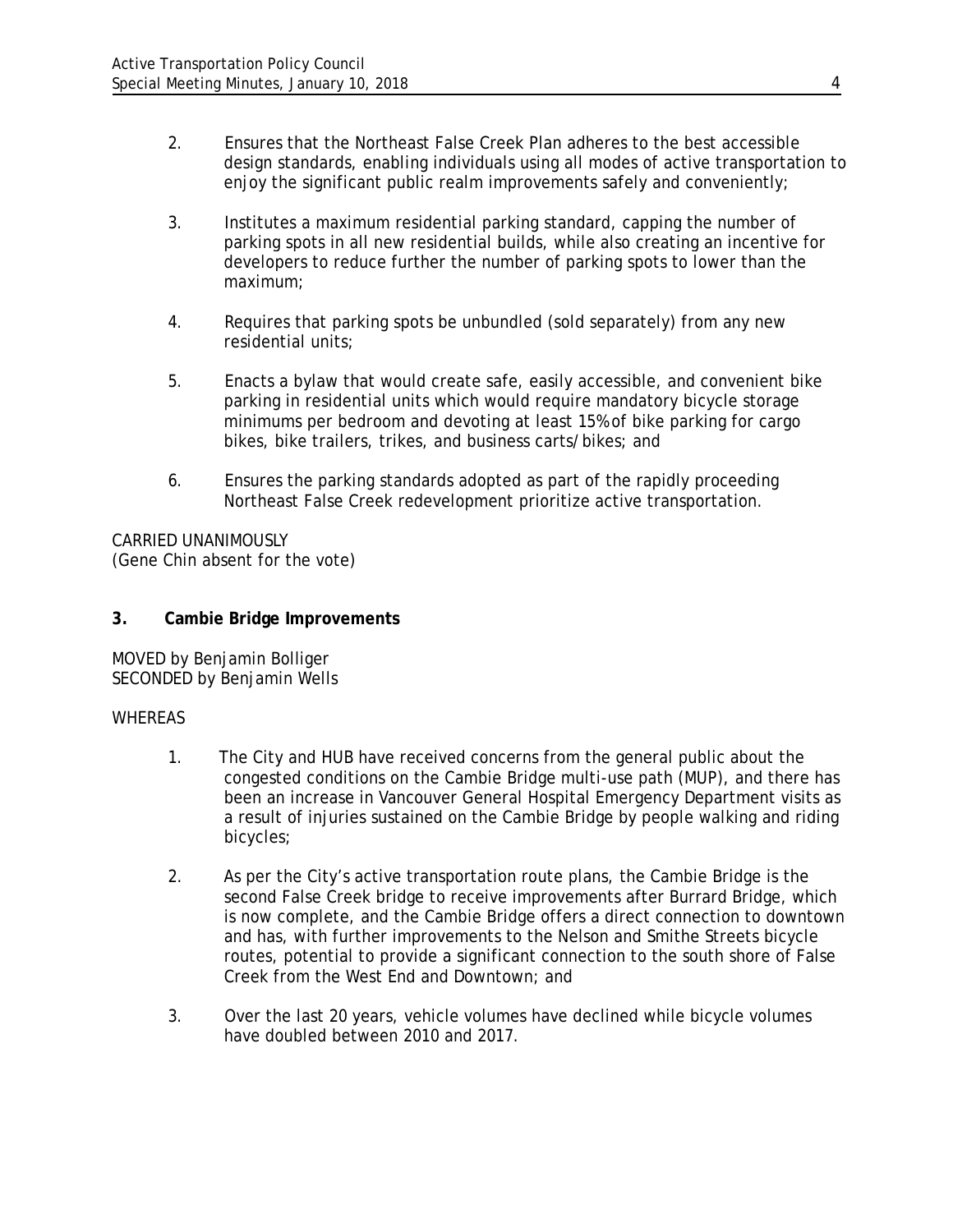## THEREFORE BE IT RESOLVED

THAT the Active Transportation Policy Council recommends to City Council that the City of Vancouver:

- 1. Extends the Nelson Street protected bicycle lane further west to provide a significant, additional catchment area for this route – and the Active Transportation Policy Council asks that this be planned for implementation soon;
- 2. Delineates areas for people walking and wheeling from people bicycling and skateboarding on 6th Avenue;
- 3. Monitors volumes and reports back after one year, recognizing this project is an interim measure to having an All Ages and Abilities facility;
- 4. Relocates any benches that would be in the new marked bicycle path and adding reflectors to them;
- 5. Improves the Cambie Street and West 2nd Avenue intersection crosswalks and elephant's feet; and
- 6. Continues to allow the bicycling and skateboarding in both directions on the current east side MUP (and continues to be for people walking and wheeling in both directions). Clear delineation of paths for each will allow higher volumes than the current freestyle MUP.

FURTHER THAT the Active Transportation Policy Council:

- 1. Fully supports the creation of a dedicated and protected southbound bicycle/ skateboard/in-line skate lane to relieve pressure on the east side MUP; and
- 2. Is concerned about the reduced level of barrier protection planned for the south end of the ramp, which should also have a speed limit of 30 kph for vehicles.

#### CARRIED UNANIMOUSLY

# **Adjournment**

MOVED by Shan Parmar SECONDED by Lisa Slakov

THAT the meeting be adjourned.

#### CARRIED UNANIMOUSLY